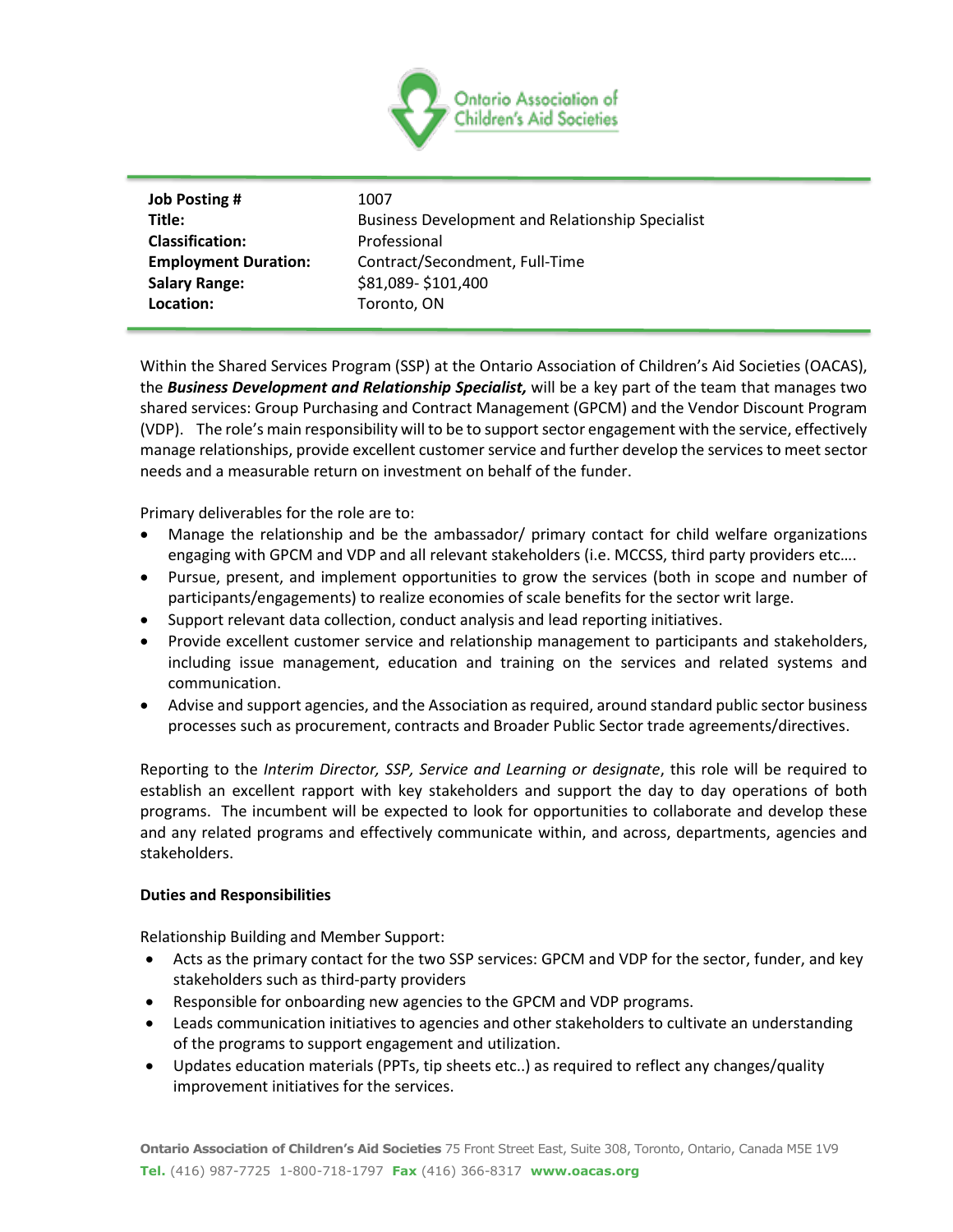• Develops, fosters and manages successful, long-term business relationships and ongoing process improvements with key stakeholders such as the funder, agencies, third party providers.

Business Development:

- Leads business development initiatives to augment service and to increase the reach of GPCM and VDP in the child welfare sector.
- Able to think and work creatively to identify and operationalize opportunities to support the growth of both programs.
- Develops, implements and manages the contracts related to the services. Provide project management and change management leadership for both services.
- Identifies opportunities for operational and process improvement.
- Stays current on trends impacting the public sector at large to accurately advise participants and to accurately reflect the child welfare/public sector landscape to stakeholders, the funder and thirdparty providers.
- Participates in discussions, problem solving and priority-setting within OACAS and across stakeholder groups to address and meet the requirements of the child welfare sector.

# Analytical/Reporting:

- Responsible for handling data from diverse sources and able to effectively roll up and communicate data for accessible reporting.
- Responsible for regular, on time reporting to funders and the sector participants using established methodologies and templates to reflect engagement and return on investment.
- Prepares and sends monthly invoices for the VDP program to the OACAS finance department.

Other duties:

• Perform other duties as assigned which may include supporting the development of other services.

## **Qualifications**

## **Education & Experience:**

- Post-secondary education in business administration or other related discipline;
- Minimum of 5 years' progressive experience within business development, relationship management, contract management and/or procurement practices in the Child Welfare Sector; OR
- Equivalent combination of education and experience to successfully perform the essential duties of the job

## **Knowledge and Skills:**

**Quality Service Orientation**: Seeks information about the real underlying needs of stakeholders beyond those expressed initially. Able to manage a high volume of work in a fast-paced environment with multiple priorities and deadlines.

**Analytical Thinking**: Makes plans and analyses. Uses analytical techniques to break apart complex problems into component parts, identifies multiple solutions and weighs the value of each. Uses judgment to interpret and assess information, determine significance and relevance, identify implications, and recommend how, to whom and in what format it should be distributed.

**Relationship Building**: Creates opportunities to initiate relationships. Identifies significant opportunities for contribution, identifies key contacts in target organizations and finds ways to make personal connections. Nurtures the relationship over time to build rapport and trust and develop a basis for future interactions.